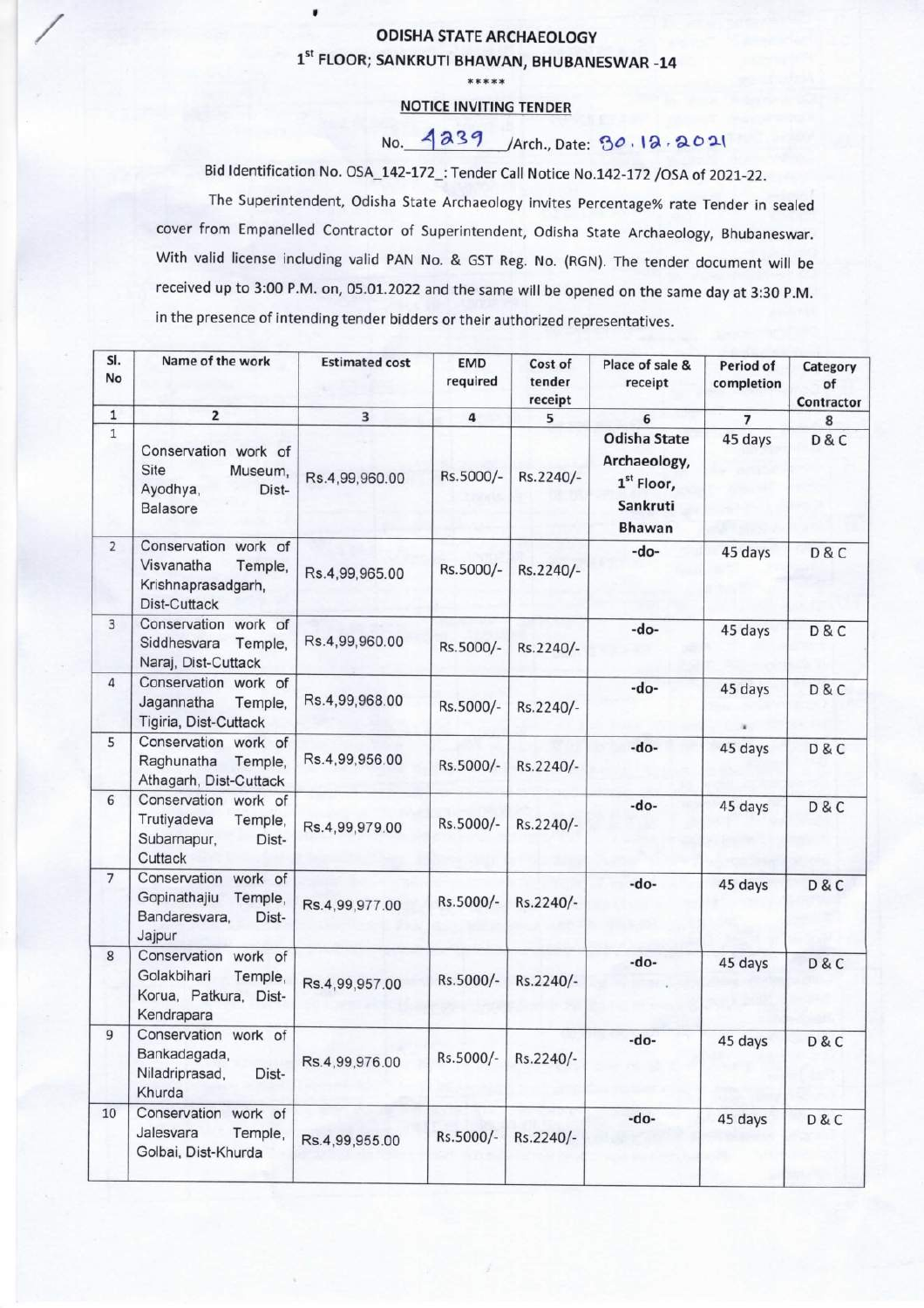|    | 11<br>Conservation work of<br>Isanesvara<br>Temple,<br>Rairangpur,<br>Dist-<br>Mayurbhanj                                                 | Rs.4,99,969.00 | Rs.5000/- | Rs.2240/- | -do- | 45 days | D&C            |
|----|-------------------------------------------------------------------------------------------------------------------------------------------|----------------|-----------|-----------|------|---------|----------------|
|    | 12<br>Conservation work of<br>Kumaresvara Temple,<br>Indipur, Dist-Puri                                                                   | Rs.4,99,824.00 | Rs.5000/- | Rs.2240/- | -do- | 45 days | D & C          |
|    | 13<br>Conservation work of<br><b>Birakeswar</b><br>Shiva<br>Temple,<br>Jhintipal,<br>Kuruda<br>GP,<br>Chhendipada<br>Block,<br>Dist-Angul | Rs.4,99,756.00 | Rs.5000/- | Rs.2240/- | -do- | 45 days | D & C          |
| 14 | Conservation work of<br>Mahakaleswar<br>Temple,<br>Dadhibamanpur,<br>Simulia Block,<br>Dist-<br><b>Balasore</b>                           | Rs.2,99,970.00 | Rs.3000/- | Rs.2240/- | -do- | 45 days | D & C          |
| 15 | Conservation work of<br>Siridi<br>Sai<br>Temple,<br>Dobal,<br>Dhamnagar,<br>Dist-Bhadrak                                                  | Rs.4,99,961.00 | Rs.5000/- | Rs.2240/- | -do- | 45 days | D&C            |
| 16 | Conservation work of<br>Shiva Temple, Tigira,<br>Ranital, Dist-Bhadrak                                                                    | Rs.3,99,976.00 | Rs.4000/- | Rs.2240/- | -do- | 45 days | <b>D&amp;C</b> |
| 17 | Conservation work of<br>Maa Dhamrai Temple,<br>Dhamara,<br>Chandbali<br>Block, Dist-Bhadrak                                               | Rs.4,99,662.00 | Rs.5000/- | Rs.2240/- | -do- | 45 days | D & C          |
| 18 | Conservation work of<br>Kandarpeswar<br>Temple,<br>Arsa,<br>Mukundpur GP, Tihidi<br>Block, Dist-Bhadrak                                   | Rs.4,99,974.00 | Rs.5000/- | Rs.2240/- | -do- | 45 days | D & C          |
| 19 | Conservation work of<br>Hanuman<br>Jew<br>Temple,<br>Charampa,<br>Dist-Bhadrak                                                            | Rs.4,99,994.00 | Rs.5000/- | Rs.2240/- | -do- | 45 days | <b>D&amp;C</b> |
| 20 | Conservation work of<br>Sri<br>Sri<br><b>Baleswar</b><br>Mahadev,<br>Balada,<br>Postala,<br>Kantapada<br>Block, Dist-Cuttack              | Rs.2,99,966.00 | Rs.3000/- | Rs.2240/- | -do- | 45 days | D&C            |
| 21 | Conservation work of<br>Baba Mukteswar Shiva<br>Temple,<br>Bangara,<br>Binjharpur Block, Dist-<br>Jajpur                                  | Rs.4,99,957.00 | Rs.5000/- | Rs.2240/- | -do- | 45 days | D&C            |
| 22 | Conservation work of<br>Jaleswar Siba Temple,<br>Jaleswarpur,<br>Uttarapratap,<br>Dharamsala<br>Block,<br>Dist-Jajpur                     | Rs.2,99,999.00 | Rs.3000/- | Rs.2240/- | -do- | 45 days | D&C            |
| 23 | Conservation work of<br>Shyam Sundar Jew<br>Temple, Dasarathpur,<br>Dasarathpur<br>Block,<br>Dist-Jajpur                                  | Rs.3,99,940.00 | Rs.4000/- | Rs.2240/- | -do- | 45 days | D & C          |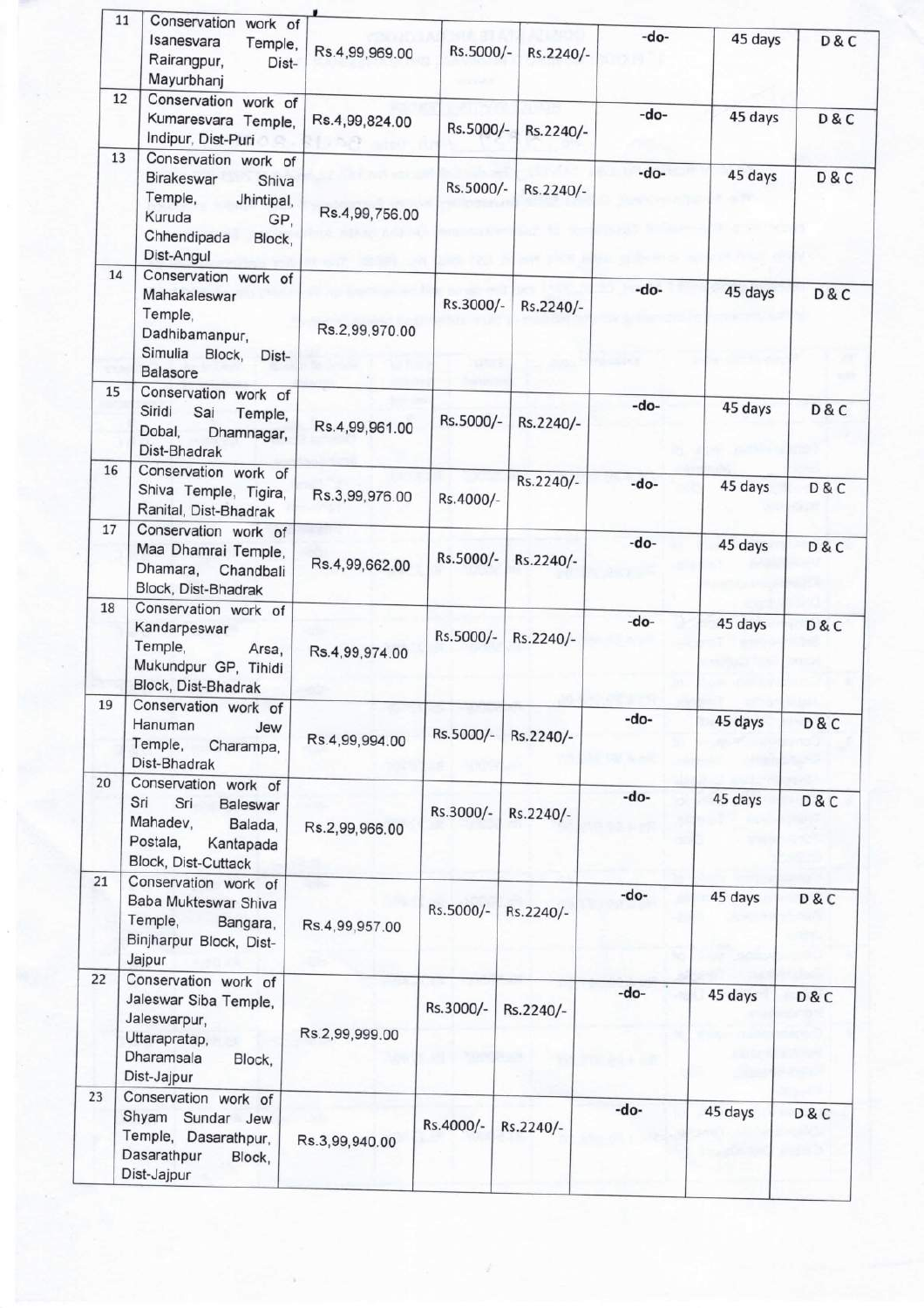| 24 | Conservation work of<br>Gopal Jew<br>Temple,<br>Rambag, Dist-Jajpur                               | Rs.2,99,958.00 | Rs.3000/- | Rs.2240/- | -do-   | 45 days | D & C          |
|----|---------------------------------------------------------------------------------------------------|----------------|-----------|-----------|--------|---------|----------------|
| 25 | Conservation work of<br>Baba Baruneswar Siva<br>Temple,<br>Uttangara,<br>Dist-Jajpur              | Rs.2,99,983.00 | Rs.3000/- | Rs.2240/- | -do-   | 45 days | D & C          |
| 26 | Conservation work of<br>Biranchi<br>Narayan<br>Temple,<br>Sarei,<br>Champua,<br>Dist-<br>Keonjhar | Rs.4,99,766.00 | Rs.5000/- | Rs.2240/- | -do-   | 45 days | D & C          |
| 27 | Conservation work of<br>Gopinath Dev Matha,<br>Dadhipatna,<br>Begunia<br>Block, Dist-Khurda       | Rs.2,99,986.00 | Rs.3000/- | Rs.2240/- | $-do-$ | 45 days | D & C          |
| 28 | Conservation work of<br>Jagannath<br>Temple,<br>Narayanpatna,<br>Laxmipur AC,<br>Dist-<br>Koraput | Rs.3,99,908.00 | Rs.4000/- | Rs.2240/- | -do-   | 45 days | D & C          |
| 29 | Conservation work of<br>Kotilingeswar Temple,<br>Kutunipadar, Laxmipur<br>AC, Dist-Koraput        | Rs.3,99,867.00 | Rs.4000/- | Rs.2240/- | $-do-$ | 45 days | D & C          |
| 30 | Conservation work of<br>Ram<br>Mandir,<br>Dumuriput,<br>Koraput<br>AC, Dist-Koraput               | Rs.3,99,676.00 | Rs.4000/- | Rs.2240/- | -do-   | 45 days | <b>D&amp;C</b> |
| 31 | Conservation work of<br>Kanakdurga<br>Mandir,<br>Jalaput, Pottangi, Dist-<br>Koraput              | Rs.3,99,747.00 | Rs.4000/- | Rs.2240/- | -do-   | 45 days | D & C          |

Tender documents will be available in the Office of the Superintendent, Odisha State Archaeology during Office hour from 30.12.2021 to 05.01.2022 up to 3:00 P.M. The Bidder are required to purchase the tender paper by deposit of the required amount as given in the column -5 of the above Box & DTCN in shape of cash or Demand Draft and submit the same being duly filled along with the earnest money of 1% of Estimated Cost. i.e. as applicable in the shape of NSC/ Post office Saving Bank Account/ Post office time deposit Account/ KVP/ any other security deposit by the Contractor in favour of Superintendent, Odisha State Archaeology. Further the cost of tender paper is non-refundable & should be submitted separately in shape of cash / demand Draft of any Nationalized Bank obtained in favour of the "Superintendent Odisha State Archaeology along with Contractor's Registration certificate, PAN, GST Registration No, etc. failing which the tender will be summarily be rejected. The EMD of unsuccessful tenderer bidder will be returned in due course.

The Technical bid and Financial bid should be submitted up to specified time and date as stated above. The sealed cover should be super scribed with the name of work & date of opening of tender.

The undersigned reserves the right to accept or reject any or all the tenders without assigning any reasons thereof. Any type of information regarding this tender may be obtained from this office on all working days during the period from the date of publication up to 3.00 P.M. hours of the last date of receipt of tender. The contractors will have to quote the percentage% rate mentioned in the tender schedule falling which the submitted tender will be rejected.